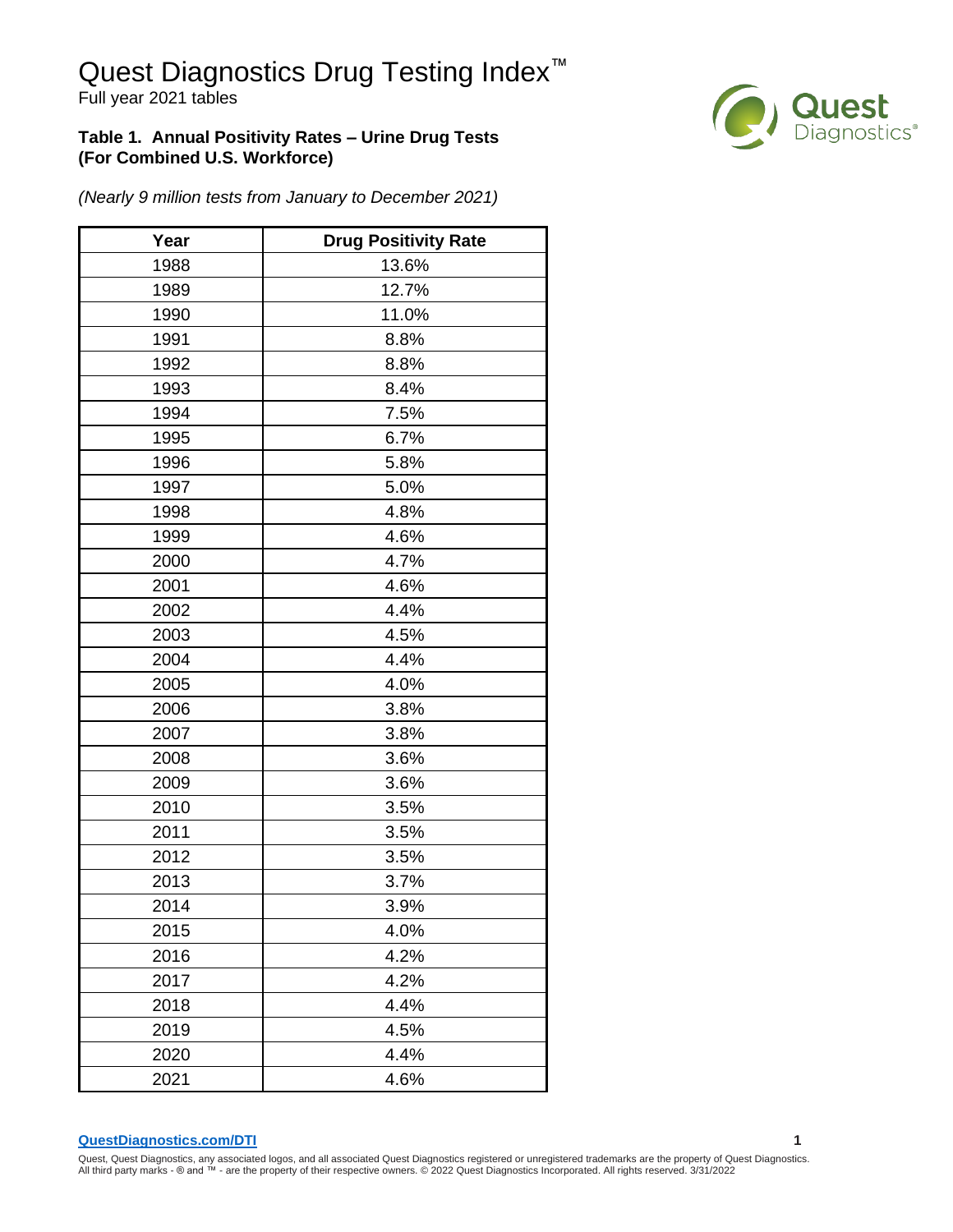|  |  |  | Table 2. Positivity Rates by Testing Category - Urine Drug Tests |
|--|--|--|------------------------------------------------------------------|
|  |  |  |                                                                  |

| <b>Testing Category</b>                                  | 2017 | 2018 | 2019 | 2020 | 2021 |
|----------------------------------------------------------|------|------|------|------|------|
| Federally Mandated,<br><b>Safety-Sensitive Workforce</b> | 2.1% | 2.7% | 2.4% | 2.2% | 2.2% |
| General U.S. Workforce                                   | 5.0% | 5.1% | 5.3% | 5.5% | 5.6% |
| Combined U.S. Workforce                                  | 4.2% | 4.4% | 4.5% | 4.4% | 4.6% |

#### **Table 3. Positivity Rates by Testing Reason – Urine Drug Tests (For Federally Mandated, Safety-Sensitive Workforce)**

*(Nearly 2.7 million tests from January to December 2021)*

| <b>Testing Reason</b> | 2017  | 2018  | 2019  | 2020  | 2021  |
|-----------------------|-------|-------|-------|-------|-------|
| Follow-Up             | 3.9%  | 5.3%  | 5.1%  | 4.6%  | 4.3%  |
| For Cause             | 13.1% | 13.1% | 13.0% | 12.7% | 13.8% |
| Post-Accident         | 3.1%  | 4.7%  | 4.5%  | 4.3%  | 4.4%  |
| Pre-Employment        | 2.1%  | 2.6%  | 2.4%  | 2.1%  | 2.3%  |
| Random                | 1.8%  | 2.4%  | 2.2%  | 2.0%  | 1.9%  |
| <b>Return to Duty</b> | 3.4%  | 5.5%  | 5.0%  | 4.5%  | 4.7%  |

#### **Table 4. Positivity Rates by Testing Reason – Urine Drug Tests (For General U.S. Workforce)**

| <b>Testing Reason</b> | 2017  | 2018  | 2019  | 2020  | 2021  |
|-----------------------|-------|-------|-------|-------|-------|
| Follow-Up             | 7.8%  | 8.4%  | 8.3%  | 7.1%  | 7.1%  |
| For Cause             | 33.0% | 33.7% | 35.7% | 34.7% | 34.9% |
| Post-Accident         | 7.7%  | 8.4%  | 9.1%  | 9.5%  | 9.7%  |
| Pre-Employment        | 4.6%  | 4.7%  | 4.9%  | 5.2%  | 5.4%  |
| Random                | 5.6%  | 5.7%  | 5.6%  | 5.8%  | 5.8%  |
| <b>Return to Duty</b> | 6.4%  | 6.4%  | 6.8%  | 6.2%  | 6.3%  |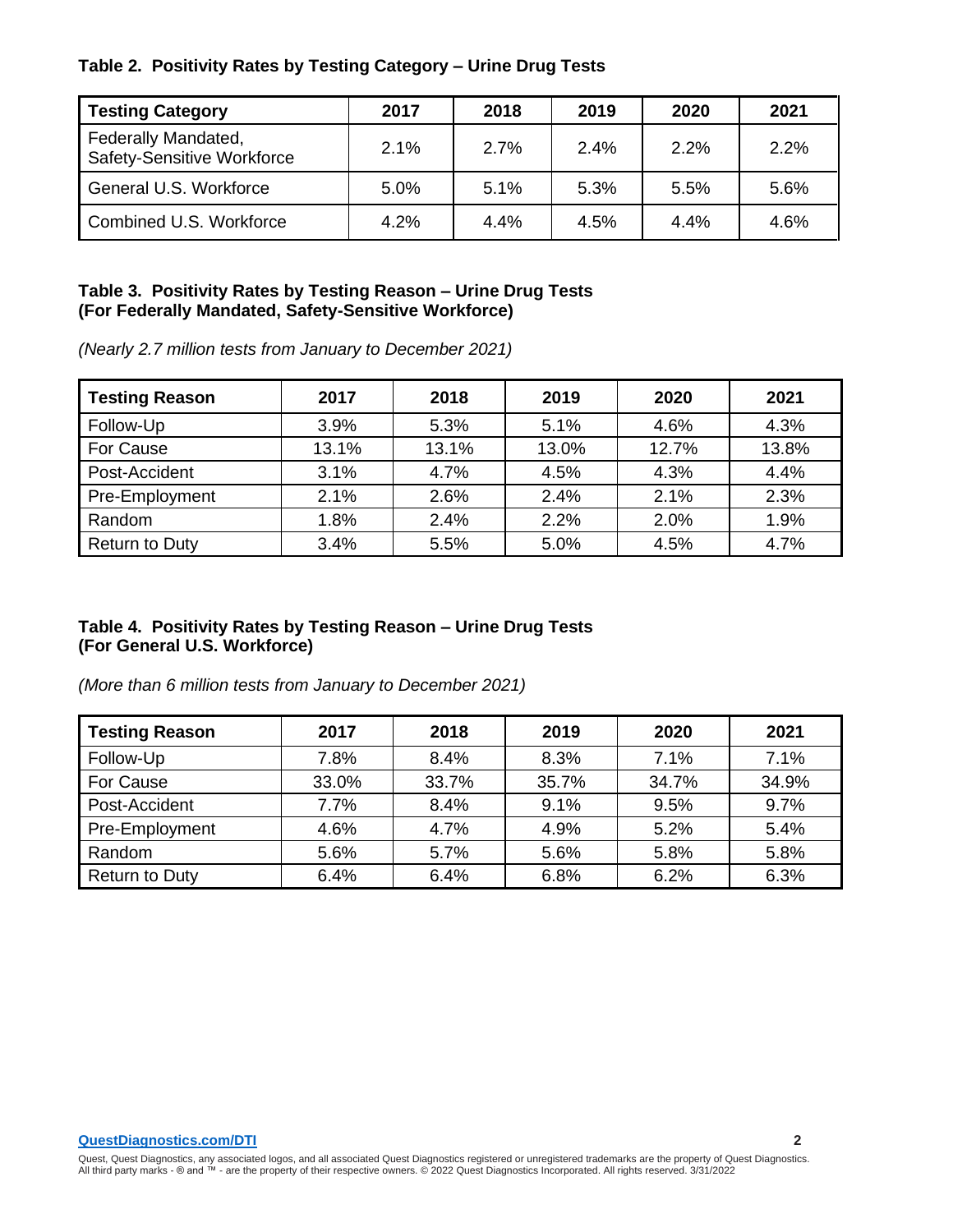#### **Table 5. Positivity Rates by Drug Category – Urine Drug Tests (For Federally Mandated, Safety-Sensitive Workforce, as a percentage of all such tests)**

| <b>Drug Category</b>                          | 2017                  | 2018   | 2019   | 2020   | 2021   |
|-----------------------------------------------|-----------------------|--------|--------|--------|--------|
| 6-AM                                          | 0.019%                | 0.013% | 0.011% | 0.008% | 0.005% |
| Amphetamines<br>(Amphetamine/Methamphetamine) | 0.68%                 | 0.68%  | 0.68%  | 0.64%  | 0.69%  |
| Cocaine                                       | 0.31%                 | 0.28%  | 0.25%  | 0.20%  | 0.21%  |
| Marijuana                                     | 0.84%                 | 0.88%  | 0.88%  | 0.79%  | 0.86%  |
| MDMA (MDMA/MDA)                               | 0.005%                | 0.003% | 0.003% | 0.002% | 0.002% |
| Opiates<br>(Codeine/Morphine)                 | 0.19%                 | 0.15%  | 0.12%  | 0.10%  | 0.08%  |
| <b>Opiates</b><br>(Hydrocodone/Hydromorphone) | $0.35\%$ <sup>1</sup> | 0.45%  | 0.35%  | 0.30%  | 0.27%  |
| Oxycodones<br>(Oxycodone/Oxymorphone)         | $0.25\%$ <sup>1</sup> | 0.34%  | 0.26%  | 0.21%  | 0.20%  |
| <b>PCP</b>                                    | 0.03%                 | 0.013% | 0.011% | 0.011% | 0.010% |

*(Nearly 2.7 million tests from January to December 2021)*

<sup>1</sup>2017 Federal employee testing October through December

# **Table 6. Positivity Rates by Drug Category – Urine Drug Tests (For General U.S. Workforce, as a percentage of all such tests)**

| <b>Drug Category</b>                          | 2017   | 2018   | 2019   | 2020   | 2021   |
|-----------------------------------------------|--------|--------|--------|--------|--------|
| 6-AM                                          | 0.03%  | 0.03%  | 0.02%  | 0.018% | 0.013% |
| Amphetamines<br>(Amphetamine/Methamphetamine) | 1.2%   | 1.2%   | 1.3%   | 1.3%   | 1.3%   |
| <b>Barbiturates</b>                           | 0.25%  | 0.22%  | 0.20%  | 0.20%  | 0.18%  |
| Benzodiazepines                               | 0.61%  | 0.52%  | 0.43%  | 0.39%  | 0.36%  |
| Cocaine                                       | 0.30%  | 0.28%  | 0.27%  | 0.22%  | 0.21%  |
| Marijuana                                     | 2.6%   | 2.8%   | 3.1%   | 3.6%   | 3.9%   |
| MDMA (MDMA/MDA)                               | 0.005% | 0.006% | 0.008% | 0.010% | 0.005% |
| Methadone                                     | 0.18%  | 0.18%  | 0.16%  | 0.14%  | 0.13%  |
| Opiates                                       | 0.39%  | 0.31%  | 0.25%  | 0.21%  | 0.17%  |
| Opiates<br>(Hydrocodone/Hydromorphone)        | 0.51%  | 0.50%  | 0.37%  | 0.33%  | 0.32%  |
| Oxycodones<br>(Oxycodone/Oxymorphone)         | 0.61%  | 0.43%  | 0.34%  | 0.29%  | 0.29%  |
| <b>PCP</b>                                    | 0.013% | 0.011% | 0.011% | 0.009% | 0.008% |
| Propoxyphene                                  | 0.001% | 0.001% | 0.000% | 0.001% | 0.000% |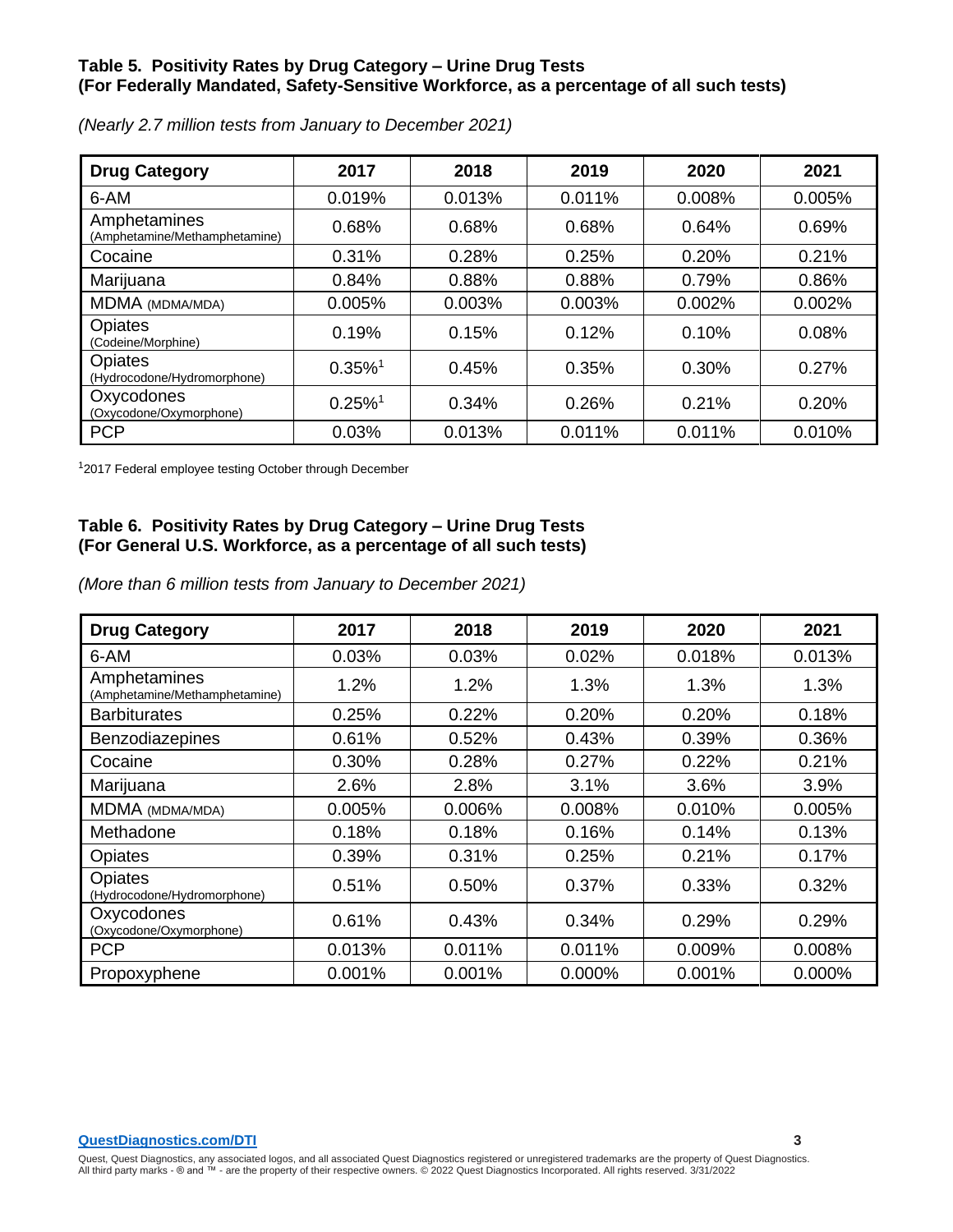# **Table 7. Positivity Rates by Drug Category – Urine Drug Tests (For Combined U.S. Workforce, as a percentage of all such tests)**

| <b>Drug Category</b>                          | 2017   | 2018   | 2019   | 2020   | 2021   |
|-----------------------------------------------|--------|--------|--------|--------|--------|
| 6-AM                                          | 0.02%  | 0.019% | 0.015% | 0.011% | 0.008% |
| Amphetamines<br>(Amphetamine/Methamphetamine) | 1.1%   | 1.1%   | 1.1%   | 1.1%   | 1.1%   |
| <b>Barbiturates</b>                           | 0.25%  | 0.22%  | 0.20%  | 0.20%  | 0.18%  |
| <b>Benzodiazepines</b>                        | 0.61%  | 0.52%  | 0.43%  | 0.39%  | 0.36%  |
| Cocaine                                       | 0.30%  | 0.28%  | 0.26%  | 0.21%  | 0.21%  |
| Marijuana                                     | 2.1%   | 2.3%   | 2.5%   | 2.7%   | 2.9%   |
| MDMA (MDMA/MDA)                               | 0.005% | 0.005% | 0.005% | 0.006% | 0.004% |
| Methadone                                     | 0.18%  | 0.18%  | 0.16%  | 0.14%  | 0.13%  |
| Opiates                                       | 0.34%  | 0.27%  | 0.22%  | 0.17%  | 0.15%  |
| Opiates<br>(Hydrocodone/Hydromorphone)        | 0.50%  | 0.46%  | 0.35%  | 0.31%  | 0.28%  |
| Oxycodones<br>(Oxycodone/Oxymorphone)         | 0.60%  | 0.38%  | 0.30%  | 0.24%  | 0.24%  |
| <b>PCP</b>                                    | 0.016% | 0.012% | 0.011% | 0.010% | 0.008% |
| Propoxyphene                                  | 0.001% | 0.001% | 0.000% | 0.001% | 0.000% |

*(Nearly 9 million tests from January to December 2021)*

#### **Table 8. Non-Negative Rates by Specimen Validity Test (SVT)<sup>2</sup> Category – Urine Drug Tests (For Federally Mandated, Safety-Sensitive Workforce, as a percentage of all such tests)**

*(Nearly 2.7 million tests from January to December 2021)*

| <b>SVT Category</b>          | 2017      | 2018   | 2019      | 2020      | 2021      |
|------------------------------|-----------|--------|-----------|-----------|-----------|
| Acid-Base                    | $0.02\%$  | 0.013% | 0.010%    | 0.009%    | $0.009\%$ |
| Invalid                      | 0.15%     | 0.27%  | 0.21%     | 0.20%     | 0.26%     |
| <b>Oxidizing Adulterants</b> | $0.000\%$ | 0.000% | $0.000\%$ | $0.000\%$ | $0.000\%$ |
| Substitution                 | $0.05\%$  | 0.019% | $0.017\%$ | $0.016\%$ | 0.014%    |

**<sup>2</sup>**Specimen validity testing is the evaluation of a specimen to determine if it is consistent with a normal human specimen. Tests for specimen validity include tests to determine whether a specimen is adulterated or substituted.

#### **Table 9. Non-Negative Rates by Specimen Validity Test (SVT) Category – Urine Drug Tests (For General U.S. Workforce, as a percentage of all such tests)**

*(More than 6 million tests from January to December 2021)*

| SVT Category                 | 2017      | 2018      | 2019      | 2020      | 2021      |
|------------------------------|-----------|-----------|-----------|-----------|-----------|
| Acid-Base                    | $0.004\%$ | $0.010\%$ | $0.009\%$ | $0.009\%$ | $0.009\%$ |
| Invalid                      | 0.15%     | 0.21%     | 0.18%     | 0.17%     | $0.26\%$  |
| <b>Oxidizing Adulterants</b> | 0.000%    | 0.000%    | $0.000\%$ | 0.000%    | 0.000%    |
| Substitution                 | 0.014%    | 0.014%    | 0.015%    | 0.012%    | 0.013%    |

**[QuestDiagnostics.com/DTI](http://www.questdiagnostics.com/dti) 4**

Quest, Quest Diagnostics, any associated logos, and all associated Quest Diagnostics registered or unregistered trademarks are the property of Quest Diagnostics. All third party marks - ® and ™ - are the property of their respective owners. © 2022 Quest Diagnostics Incorporated. All rights reserved. 3/31/2022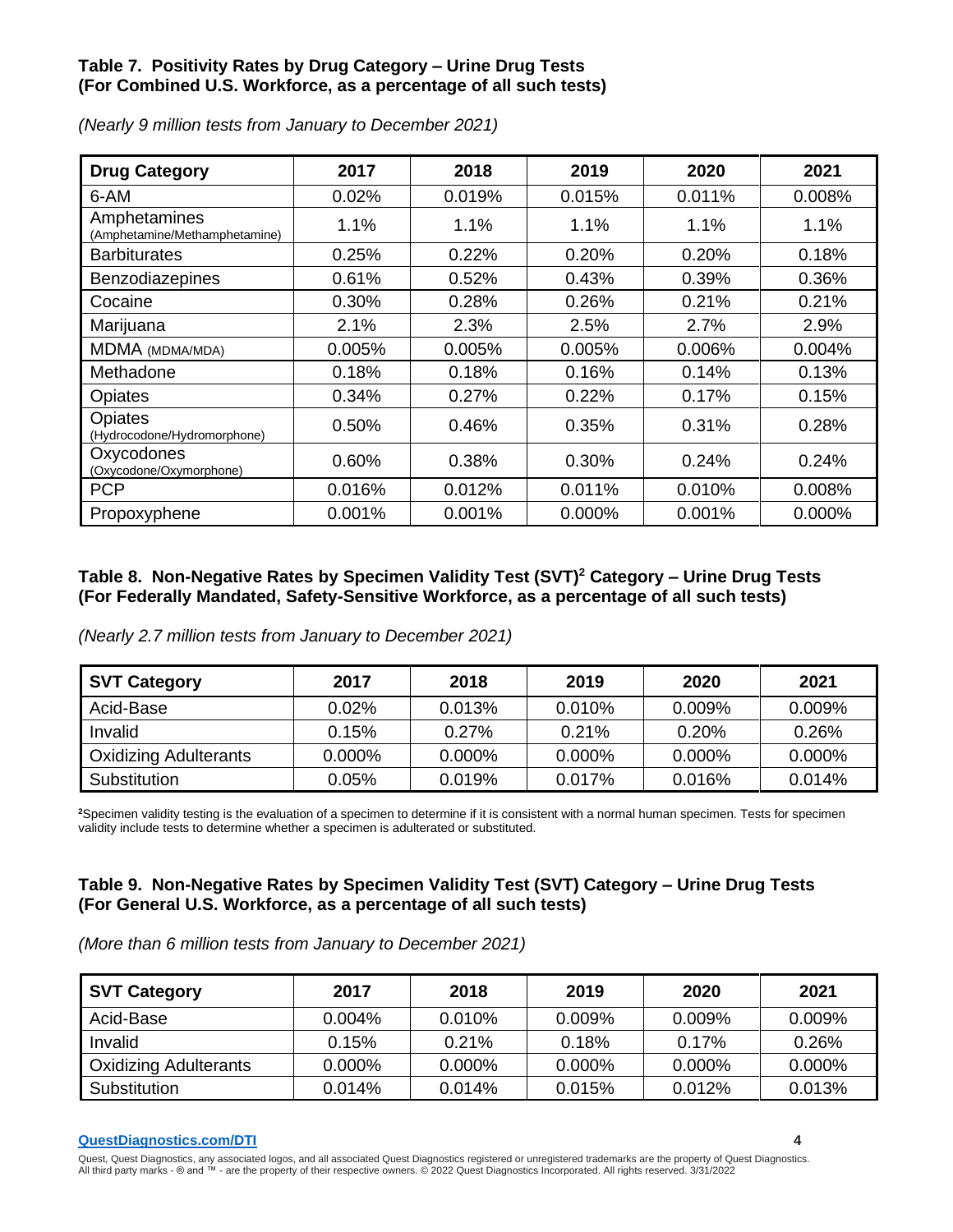# **Table 10. Non-Negative Rates by Drug/SVT Category – Urine Drug Tests (For Federally Mandated, Safety-Sensitive Workforce, as a percentage of all non-negatives)**

| <b>Drug/SVT Category</b>                      | 2017   | 2018      | 2019      | 2020      | 2021      |
|-----------------------------------------------|--------|-----------|-----------|-----------|-----------|
| 6-AM                                          | 0.82%  | 0.40%     | 0.40%     | 0.31%     | 0.18%     |
| Acid-Base                                     | 1.0%   | 0.41%     | 0.34%     | 0.35%     | 0.33%     |
| Amphetamines<br>(Amphetamine/Methamphetamine) | 29.5%  | 22.1%     | 24.3%     | 25.9%     | 26.6%     |
| Cocaine                                       | 13.7%  | 9.2%      | 9.1%      | 8.1%      | 8.0%      |
| Invalid                                       | 6.4%   | 8.7%      | 7.5%      | 7.9%      | 10.0%     |
| Marijuana                                     | 36.8%  | 28.4%     | 31.5%     | 31.9%     | 33.1%     |
| MDMA (MDMA/MDA)                               | 0.23%  | 0.09%     | 0.09%     | 0.09%     | 0.08%     |
| Opiates<br>(Codeine/Morphine)                 | 8.2%   | 4.7%      | 4.2%      | 3.9%      | 3.1%      |
| <b>Opiates</b><br>(Hydrocodone/Hydromorphone) |        | 14.2%     | 12.3%     | 12.0%     | 10.2%     |
| <b>Oxidizing Adulterants</b>                  | 0.000% | $0.000\%$ | $0.000\%$ | $0.000\%$ | $0.000\%$ |
| Oxycodones<br>(Oxycodone/Oxymorphone)         | -      | 10.9%     | 9.3%      | 8.5%      | 7.5%      |
| <b>PCP</b>                                    | 1.1%   | 0.41%     | 0.41%     | 0.43%     | 0.38%     |
| Substituted                                   | 2.2%   | 0.62%     | 0.61%     | 0.65%     | 0.56%     |

*(Nearly 70 thousand non-negative test results from January to December 2021)*

# **Table 11. Non-Negative Rates by Drug/SVT Category – Urine Drug Tests (For General U.S. Workforce, as a percentage of all non-negatives)**

*(Nearly 375 thousand non-negative test results from January to December 2021)*

| <b>Drug/SVT Category</b>                      | 2017   | 2018   | 2019   | 2020   | 2021   |
|-----------------------------------------------|--------|--------|--------|--------|--------|
| 6-AM                                          | 0.12%  | 0.12%  | 0.09%  | 0.08%  | 0.06%  |
| Acid-Base                                     | 0.07%  | 0.17%  | 0.16%  | 0.15%  | 0.15%  |
| Amphetamines<br>(Amphetamine/Methamphetamine) | 22.4%  | 22.3%  | 22.7%  | 21.5%  | 22.1%  |
| <b>Barbiturates</b>                           | 3.0%   | 2.5%   | 2.2%   | 2.0%   | 1.9%   |
| Benzodiazepines                               | 7.1%   | 5.8%   | 4.6%   | 3.9%   | 3.7%   |
| Cocaine                                       | 5.5%   | 5.1%   | 4.7%   | 3.7%   | 3.4%   |
| Invalid                                       | 2.7%   | 3.7%   | 3.1%   | 3.0%   | 4.3%   |
| Marijuana                                     | 47.4%  | 49.3%  | 53.1%  | 57.8%  | 57.5%  |
| MDMA (MDMA/MDA)                               | 0.03%  | 0.04%  | 0.05%  | 0.06%  | 0.03%  |
| Methadone                                     | 2.0%   | 1.9%   | 1.7%   | 1.4%   | 1.3%   |
| Opiates                                       | 7.2%   | 5.6%   | 4.5%   | 3.5%   | 2.9%   |
| Opiates<br>(Hydrocodone/Hydromorphone)        |        | 0.91%  | 0.87%  | 0.91%  | 0.85%  |
| <b>Oxidizing Adulterants</b>                  | 0.000% | 0.000% | 0.000% | 0.000% | 0.000% |
| Oxycodones<br>(Oxycodone/Oxymorphone)         | 2.1%   | 2.2%   | 1.9%   | 1.6%   | 1.6%   |
| <b>PCP</b>                                    | 0.24%  | 0.20%  | 0.20%  | 0.16%  | 0.13%  |
| Propoxyphene                                  | 0.016% | 0.010% | 0.005% | 0.007% | 0.002% |
| Substituted                                   | 0.26%  | 0.24%  | 0.26%  | 0.21%  | 0.21%  |

#### **[QuestDiagnostics.com/DTI](http://www.questdiagnostics.com/dti) 5**

Quest, Quest Diagnostics, any associated logos, and all associated Quest Diagnostics registered or unregistered trademarks are the property of Quest Diagnostics.<br>All third party marks - ® and ™ - are the property of their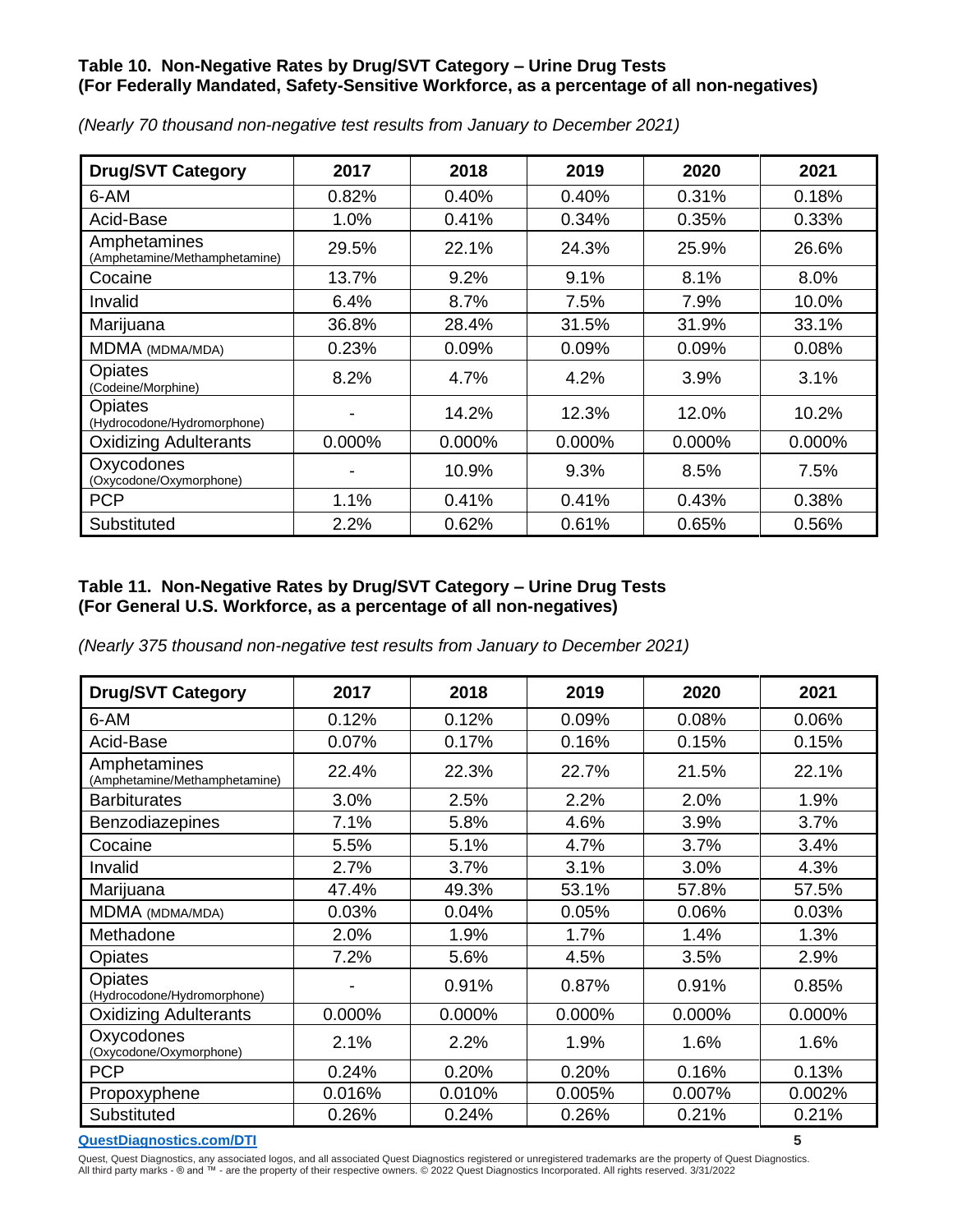# **Table 12. Non-Negative Rates by Drug/SVT Category – Urine Drug Tests (For Combined U.S. Workforce, as a percentage of all non-negatives)**

| <b>Drug/SVT Category</b>                      | 2017   | 2018   | 2019   | 2020   | 2021   |
|-----------------------------------------------|--------|--------|--------|--------|--------|
| 6-AM                                          | 0.21%  | 0.17%  | 0.14%  | 0.12%  | 0.08%  |
| Acid-Base                                     | 0.20%  | 0.21%  | 0.19%  | 0.18%  | 0.17%  |
| Amphetamines<br>(Amphetamine/Methamphetamine) | 23.4%  | 22.3%  | 22.9%  | 22.2%  | 22.8%  |
| <b>Barbiturates</b>                           | 2.6%   | 2.0%   | 1.8%   | 1.7%   | 1.6%   |
| Benzodiazepines                               | 6.2%   | 4.8%   | 3.9%   | 3.3%   | 3.1%   |
| Cocaine                                       | 6.5%   | 5.8%   | 5.4%   | 4.4%   | 4.1%   |
| Invalid                                       | 3.2%   | 4.5%   | 3.8%   | 3.8%   | 5.2%   |
| Marijuana                                     | 46.0%  | 45.8%  | 49.7%  | 53.6%  | 53.7%  |
| MDMA (MDMA/MDA)                               | 0.06%  | 0.05%  | 0.06%  | 0.07%  | 0.04%  |
| Methadone                                     | 1.7%   | 1.6%   | 1.4%   | 1.1%   | 1.1%   |
| Opiates                                       | 7.3%   | 5.5%   | 4.4%   | 3.6%   | 2.9%   |
| Opiates<br>(Hydrocodone/Hydromorphone)        |        | 3.2%   | 2.7%   | 2.7%   | 2.3%   |
| <b>Oxidizing Adulterants</b>                  | 0.000% | 0.000% | 0.000% | 0.000% | 0.000% |
| Oxycodones<br>(Oxycodone/Oxymorphone)         | 1.9%   | 3.7%   | 3.1%   | 2.7%   | 2.5%   |
| <b>PCP</b>                                    | 0.35%  | 0.24%  | 0.23%  | 0.20%  | 0.17%  |
| Propoxyphene                                  | 0.014% | 0.008% | 0.004% | 0.006% | 0.002% |
| Substituted                                   | 0.51%  | 0.31%  | 0.31%  | 0.28%  | 0.26%  |

*(More than 440 thousand non-negative test results from January to December 2021)*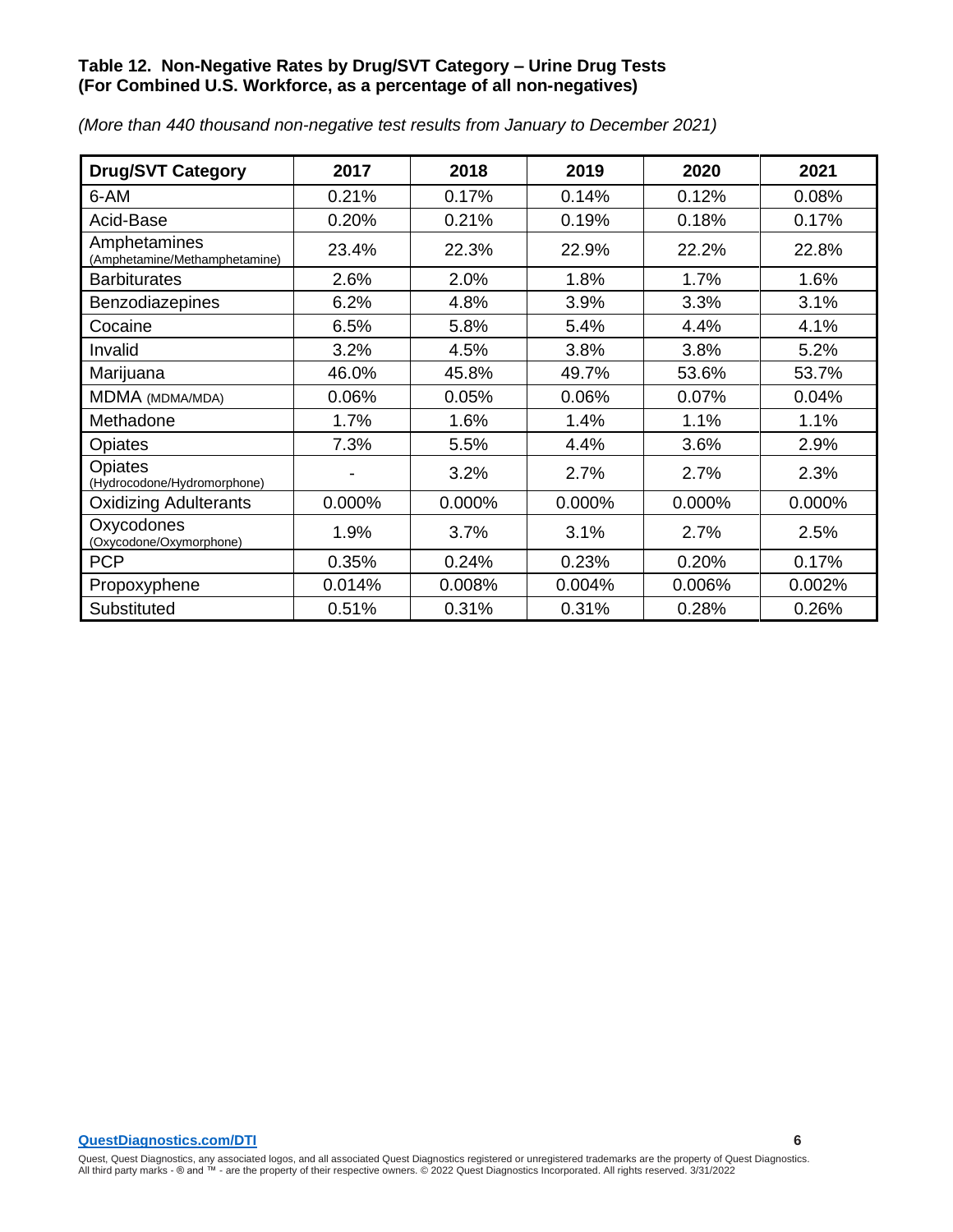#### **Table 13. Positivity Rates by Testing Category – Oral Fluid Drug Tests (For General U.S. Workforce)**

*(Nearly 2 million tests from January to December 2021)*

| 2017 | nn o<br>∠∪ I O | 2019 | 2020 | 2021 |
|------|----------------|------|------|------|
| 0.4% | 0.2%           | 0.5% | 3.6% | 7.3% |

#### **Table 14. Positivity Rates by Testing Reason – Oral Fluid Drug Tests (For General U.S. Workforce)**

*(Nearly 2 million tests from January to December 2021)*

| <b>Testing Reason</b> | 2017    | 2018  | 2019    | 2020  | 2021 |
|-----------------------|---------|-------|---------|-------|------|
| <b>Post-Accident</b>  | 5.7%    | 5.8%  | $5.4\%$ | 5.8%  | 8.5% |
| Pre-Employment        | 10.6%   | 10.5% | 10.7%   | 13.9% | 7.1% |
| Random                | $6.1\%$ | 6.2%  | $6.0\%$ | 5.6%  | 5.5% |

#### **Table 15. Positivity Rates by Drug Category – Oral Fluid Drug Tests (For General U.S. Workforce)**

*(Nearly 2 million tests from January to December 2021)*

| <b>Drug Category</b> | 2017  | 2018  | 2019  | 2020  | 2021  |
|----------------------|-------|-------|-------|-------|-------|
| Amphetamine          | 0.66% | 0.73% | 0.67% | 0.71% | 0.80% |
| Cocaine/Metabolite   | 0.73% | 0.59% | 0.57% | 0.58% | 0.85% |
| Marijuana            | 8.8%  | 8.7%  | 9.1%  | 12.3% | 14.8% |
| Methamphetamines     | 0.43% | 0.47% | 0.49% | 0.53% | 0.67% |
| <b>Opiates</b>       | 0.57% | 0.44% | 0.35% | 0.31% | 0.27% |
| Oxycodones           |       | 0.31% | 0.28% | 0.24% | 0.24% |
| <b>PCP</b>           | 0.06% | 0.04% | 0.05% | 0.04% | 0.05% |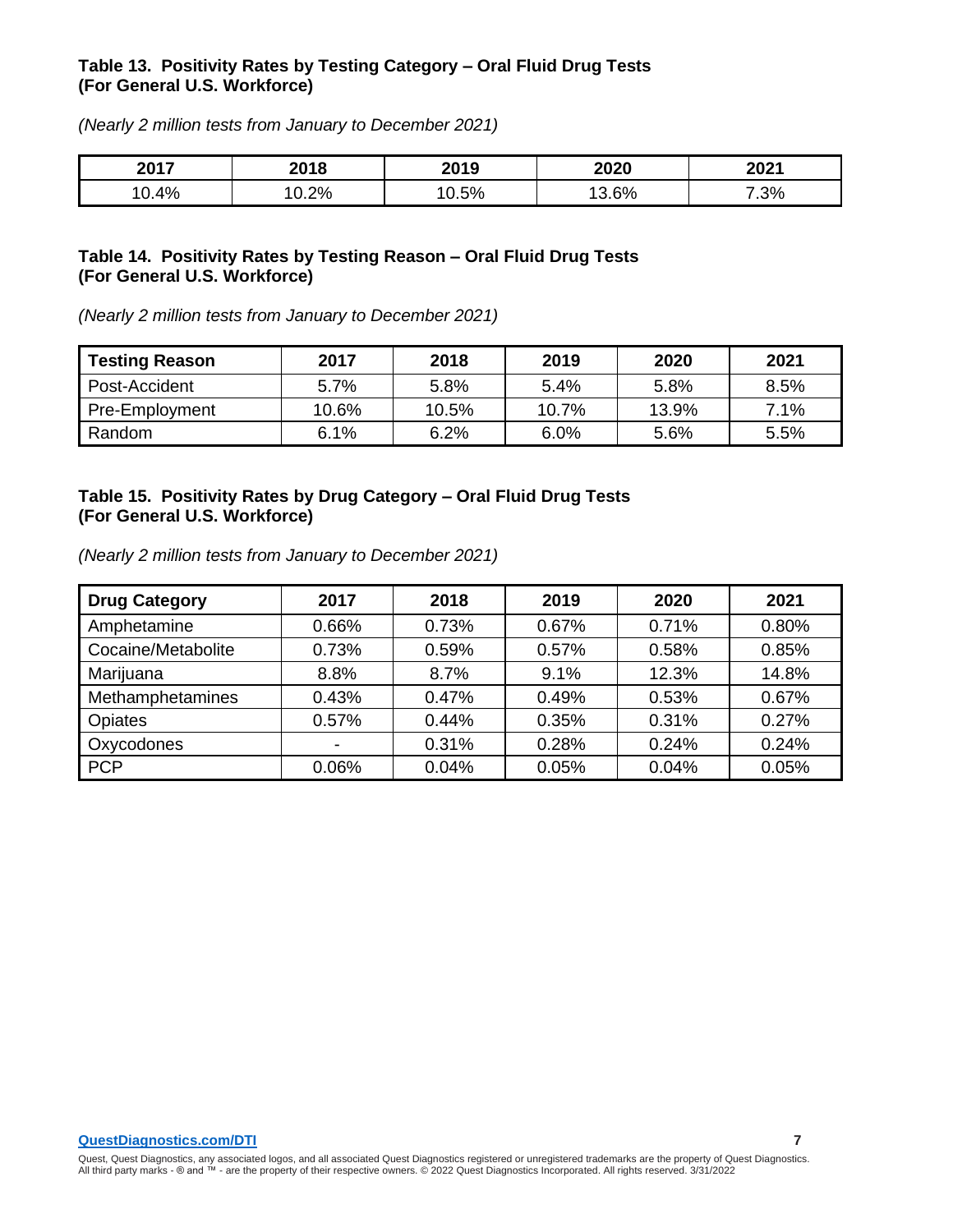#### **Table 16. Positivity Rates by Testing Category – Hair Drug Tests (For General U.S. Workforce)**

(*More than 90 thousand tests from January to December 2021)*

| 2017        | 2018    | 2010<br>ZUIJ | 2020 | 2021      |
|-------------|---------|--------------|------|-----------|
| 0.3%<br>. റ | $0.9\%$ | וסר<br>1.270 | 2.8% | 40/<br>70 |

#### **Table 17. Positivity Rates by Testing Reason – Hair Drug Tests (For General U.S. Workforce)**

(*More than 90 thousand tests from January to December 2021)*

| <b>Testing Reason</b> | 2017  | 2018    | 2019  | 2020  | 2021  |
|-----------------------|-------|---------|-------|-------|-------|
| Pre-Employment        | 8.9%  | $9.4\%$ | 9.0%  | 9.8%  | 10.1% |
| Random                | 10.6% | 10.1%   | 12.0% | 16.7% | 18.3% |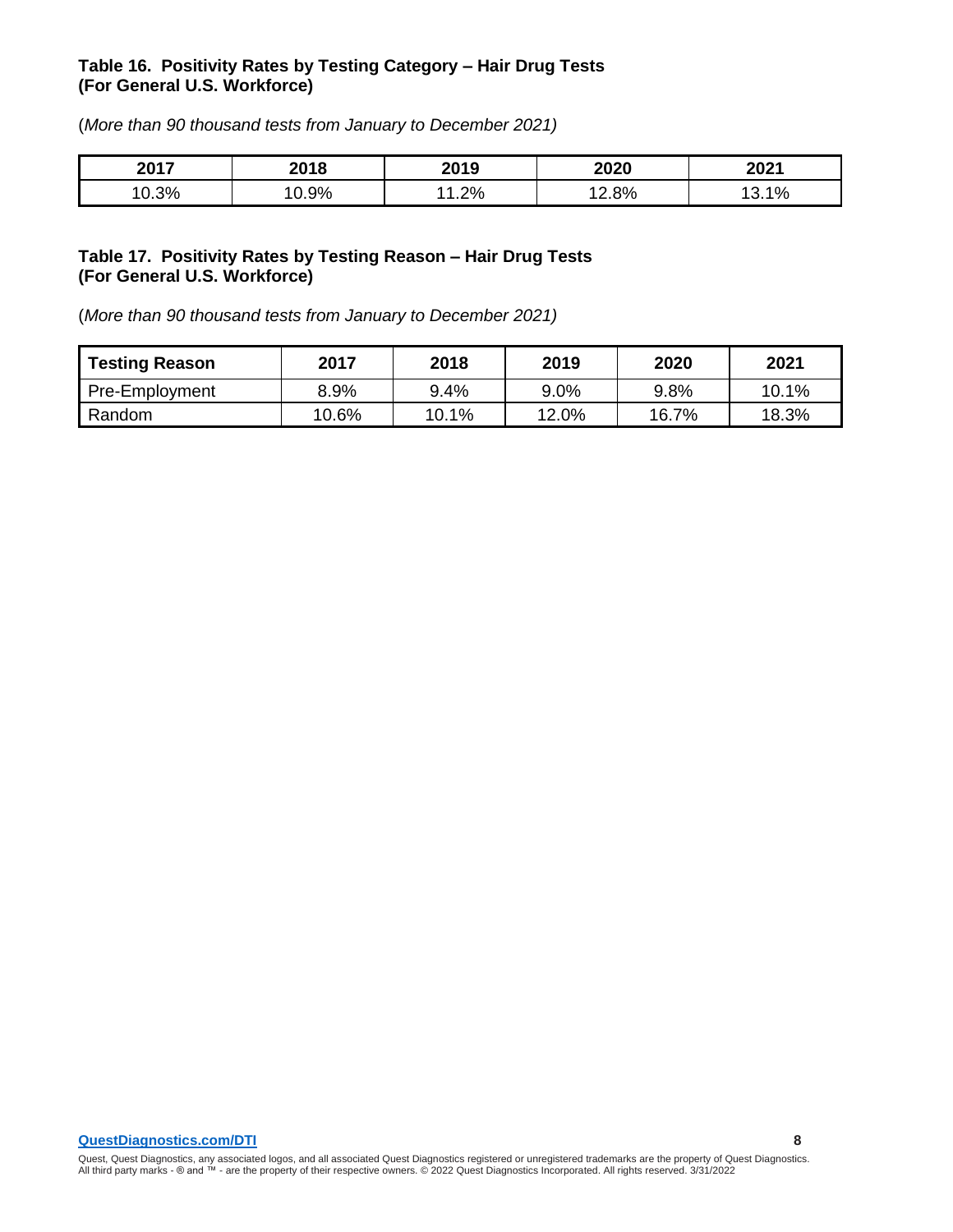#### **Table 18a. Positivity Rates by Drug Category – Hair Drug Tests (For General U.S. Workforce)**

| <b>Drug Category</b>              | 2017   | 2018   | 2019   | 2020  | 2021   |
|-----------------------------------|--------|--------|--------|-------|--------|
| Amphetamines<br>(Methamphetamine) | 2.0%   | 2.0%   | 2.4%   | 2.6%  | 2.4%   |
| Cocaine                           | 3.2%   | 3.4%   | 3.2%   | 3.2%  | 2.8%   |
| Marijuana                         | 6.4%   | 6.8%   | 7.1%   | 8.7%  | 9.8%   |
| Opiates                           | 0.38%  | 0.39%  | 0.32%  | 0.29% | 0.20%  |
| PCP                               | 0.014% | 0.016% | 0.012% | 0.03% | 0.012% |

(*More than 40 thousand tests from January to June 2021 – Old Technology)*

#### **Table 18b. Positivity Rates by Drug Category – Hair Drug Tests (For General U.S. Workforce)**

(*More than 50 thousand tests from June to December 2021 – New Technology)*

| <b>Drug Category</b>                | 2021  |
|-------------------------------------|-------|
| 6-AM                                | 0.08% |
| Amphetamine                         | 1.8%  |
| Benzoylecgonine                     | 1.1%  |
| Cocaine                             | 2.7%  |
| Marijuana                           | 9.5%  |
| <b>MDA</b>                          | 0.03% |
| <b>MDMA</b>                         | 0.13% |
| Methamphetamine                     | 2.1%  |
| Opiates<br>(Codeine/Hydrocodone)    | 0.37% |
| Opiates<br>(Morphine/Hydromorphone) | 0.06% |
| Oxycodone                           | 0.60% |
| Oxymorphone                         | 0.03% |
| <b>PCP</b>                          | 0.02% |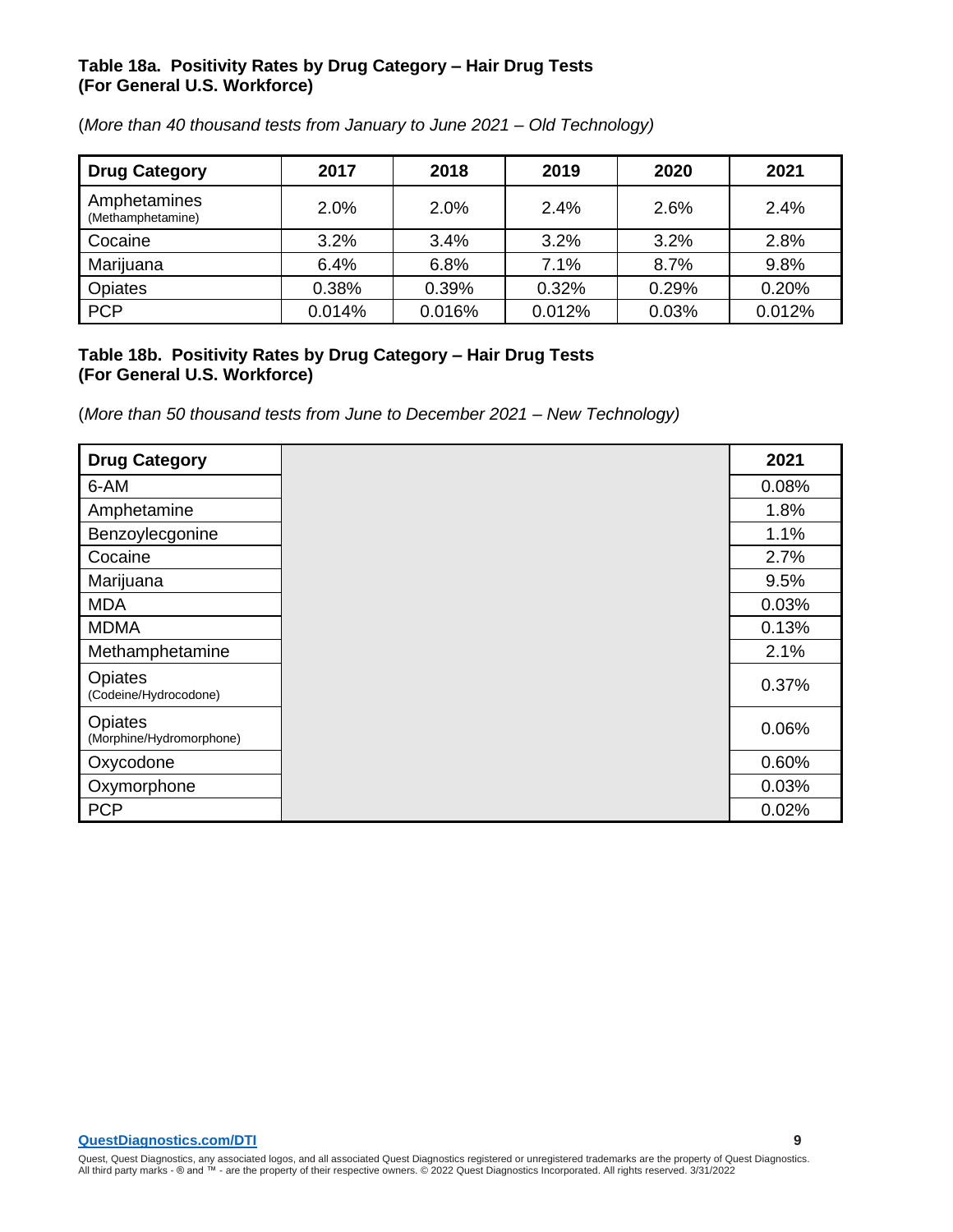#### **Table 19. Post-Accident vs. Pre-Employment Positivity Rates for Marijuana – Urine Drug Tests (For Federally Mandated, Safety-Sensitive Workforce, as a percentage of all such tests)**

| <b>Drug Category</b>                                                   | 2013  | 2014 | 2015                                     | 2016 | 2017 | 2018 | 2019     | 2020     | 2021  |
|------------------------------------------------------------------------|-------|------|------------------------------------------|------|------|------|----------|----------|-------|
| Pre-Employment (PE)                                                    |       |      | $0.85\%$   0.88%   0.90%   0.93%   0.99% |      |      | 1.0% | 1.0%     | 0.95%    | 1.1%  |
| Post-Accident (PA)                                                     | 0.95% | 1.0% | $1.1\%$                                  | 1.2% | 1.3% | 1.5% | 1.6%     | $1.6\%$  | 1.8%  |
| % Difference PE vs. PA   11.8%   13.6%   22.2%   29.0%   31.3%   50.0% |       |      |                                          |      |      |      | $60.0\%$ | $68.4\%$ | 63.6% |

*(Nearly 2.7 million tests from January to December 2021)*

# **Table 20. Post-Accident vs. Pre-Employment Positivity Rates for Marijuana – Urine Drug Tests (For General U.S. Workforce, as a percentage of all such tests)**

*(More than 6 million tests from January to December 2021)*

| <b>Drug Category</b>   | 2013  | 2014  | 2015  | 2016  | 2017  | 2018  | 2019    | 2020  | 2021  |
|------------------------|-------|-------|-------|-------|-------|-------|---------|-------|-------|
| Pre-Employment (PE)    | 2.0%  | 2.2%  | 2.3%  | 2.4%  | 2.6%  | 2.8%  | $3.1\%$ | 3.7%  | 4.1%  |
| Post-Accident (PA)     | 2.7%  | 3.3%  | 3.5%  | 3.8%  | 4.2%  | 4.8%  | 5.7%    | 6.4%  | 6.7%  |
| % Difference PE vs. PA | 35.0% | 50.0% | 52.2% | 58.3% | 61.5% | 71.4% | 83.9%   | 73.0% | 63.4% |

# **Table 21. Post-Accident vs. Pre-Employment Positivity Rates for Cocaine – Urine Drug Tests (For Federally Mandated, Safety-Sensitive Workforce, as a percentage of all such tests)**

*(Nearly 2.7 million tests from January to December 2021)*

| <b>Drug Category</b>   | 2017  | 2018     | 2019     | 2020     | 2021   |
|------------------------|-------|----------|----------|----------|--------|
| Pre-Employment (PE)    | 0.34% | 0.31%    | $0.27\%$ | $0.21\%$ | 0.21%  |
| Post-Accident (PA)     | 0.52% | $0.55\%$ | $0.47\%$ | $0.44\%$ | 0.46%  |
| % Difference PE vs. PA | 52.9% | 77.4%    | 74.1%    | 109.5%   | 119.0% |

#### **Table 22. Post-Accident vs. Pre-Employment Positivity Rates for Cocaine – Urine Drug Tests (For General U.S. Workforce, as a percentage of all such tests)**

| <b>Drug Category</b>   | 2017   | 2018     | 2019   | 2020   | 2021   |
|------------------------|--------|----------|--------|--------|--------|
| Pre-Employment (PE)    | 0.25%  | $0.24\%$ | 0.23%  | 0.18%  | 0.18%  |
| Post-Accident (PA)     | 0.63%  | 0.71%    | 0.73%  | 0.63%  | 0.66%  |
| % Difference PE vs. PA | 152.0% | 195.8%   | 217.4% | 250.0% | 266.7% |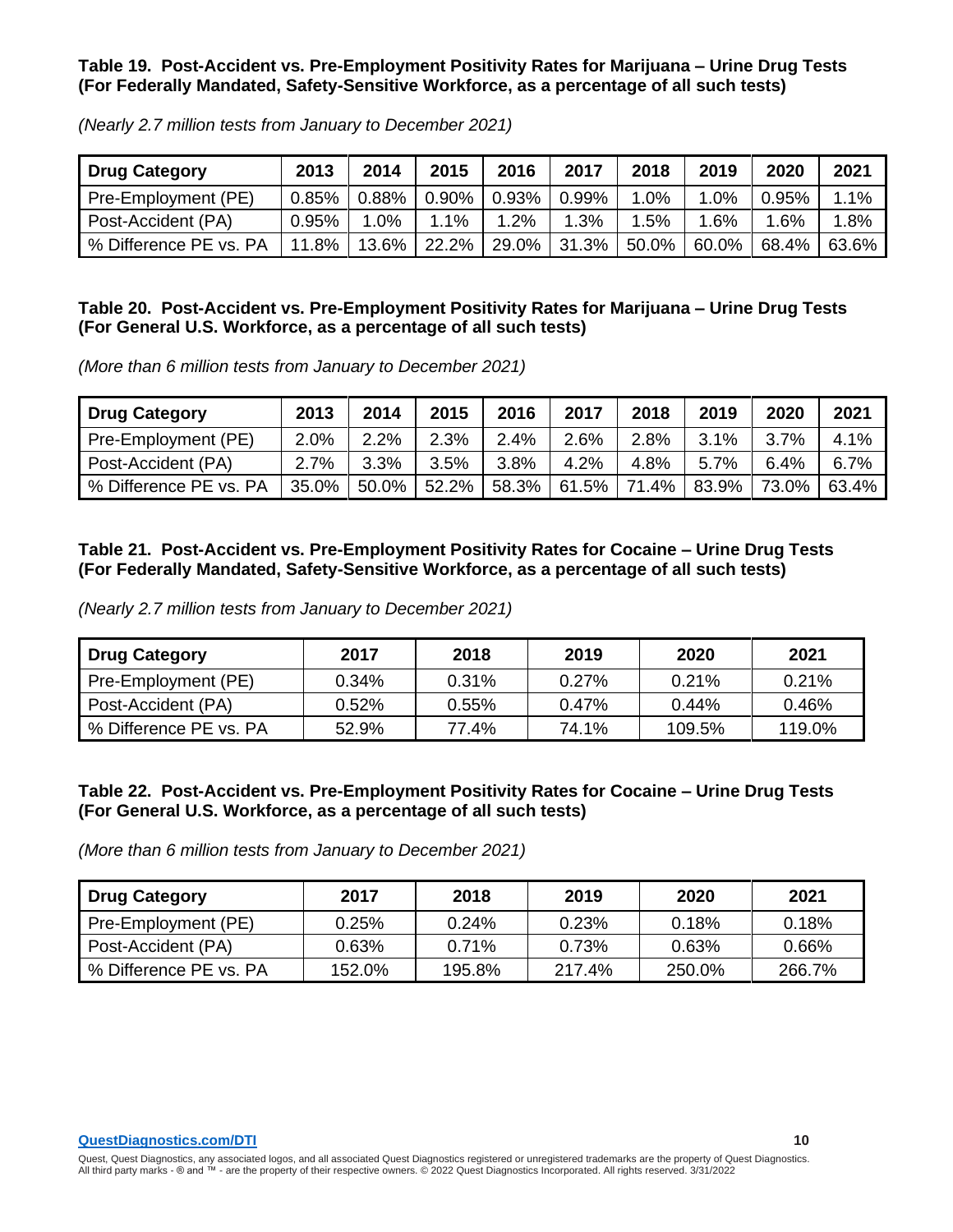#### **Table 23. Post-Accident vs. Pre-Employment Positivity Rates for Opiates (Hydrocodone/Hydromorphone) – Urine Drug Tests (For Federally Mandated, Safety-Sensitive Workforce, as a percentage of all such tests)**

*(Nearly 2.7 million tests from January to December 2021)*

| <b>Drug Category</b>   | 2017 | 2018    | 2019   | 2020     | 2021   |
|------------------------|------|---------|--------|----------|--------|
| Pre-Employment (PE)    |      | 0.36%   | 0.27%  | $0.22\%$ | 0.21%  |
| Post-Accident (PA)     | -    | $1.1\%$ | 0.89%  | 0.81%    | 0.75%  |
| % Difference PE vs. PA | -    | 205.6%  | 229.6% | 268.2%   | 257.1% |

#### **Table 24. Post-Accident vs. Pre-Employment Positivity Rates for Opiates (Hydrocodone/Hydromorphone) – Urine Drug Tests (For General U.S. Workforce, as a percentage of all such tests)**

*(More than 6 million tests from January to December 2021)*

| <b>Drug Category</b>   | 2017   | 2018   | 2019   | 2020   | 2021   |
|------------------------|--------|--------|--------|--------|--------|
| Pre-Employment (PE)    | 0.42%  | 0.35%  | 0.26%  | 0.23%  | 0.24%  |
| Post-Accident (PA)     | 1.2%   | 1.2%   | 1.1%   | 0.95%  | 1.0%   |
| % Difference PE vs. PA | 185.7% | 242.9% | 323.1% | 313.0% | 316.7% |

#### **Table 25. Post-Accident vs. Pre-Employment Positivity Rates for Oxycodones (Oxycodone/Oxymorphone) – Urine Drug Tests (For Federally Mandated, Safety-Sensitive Workforce, as a percentage of all such tests)**

*(Nearly 2.7 million tests from January to December 2021)*

| <b>Drug Category</b>   | 2017                     | 2018     | 2019   | 2020     | 2021   |
|------------------------|--------------------------|----------|--------|----------|--------|
| Pre-Employment (PE)    |                          | 0.30%    | 0.22%  | 0.17%    | 0.17%  |
| Post-Accident (PA)     | $\overline{\phantom{a}}$ | $0.77\%$ | 0.58%  | $0.52\%$ | 0.50%  |
| % Difference PE vs. PA | $\overline{\phantom{0}}$ | 156.7%   | 163.6% | 205.9%   | 194.1% |

#### **Table 26. Post-Accident vs. Pre-Employment Positivity Rates for Oxycodones (Oxycodone/Oxymorphone) – Urine Drug Tests (For General U.S. Workforce, as a percentage of all such tests)**

*(More than 6 million tests from January to December 2021)*

| <b>Drug Category</b>   | 2017   | 2018   | 2019     | 2020   | 2021     |
|------------------------|--------|--------|----------|--------|----------|
| Pre-Employment (PE)    | 0.45%  | 0.35%  | 0.28%    | 0.24%  | $0.24\%$ |
| Post-Accident (PA)     | 1.3%   | 0.95%  | $0.77\%$ | 0.62%  | 0.72%    |
| % Difference PE vs. PA | 188.9% | 171.4% | 175.0%   | 158.3% | 200.0%   |

**[QuestDiagnostics.com/DTI](http://www.questdiagnostics.com/dti) 11**